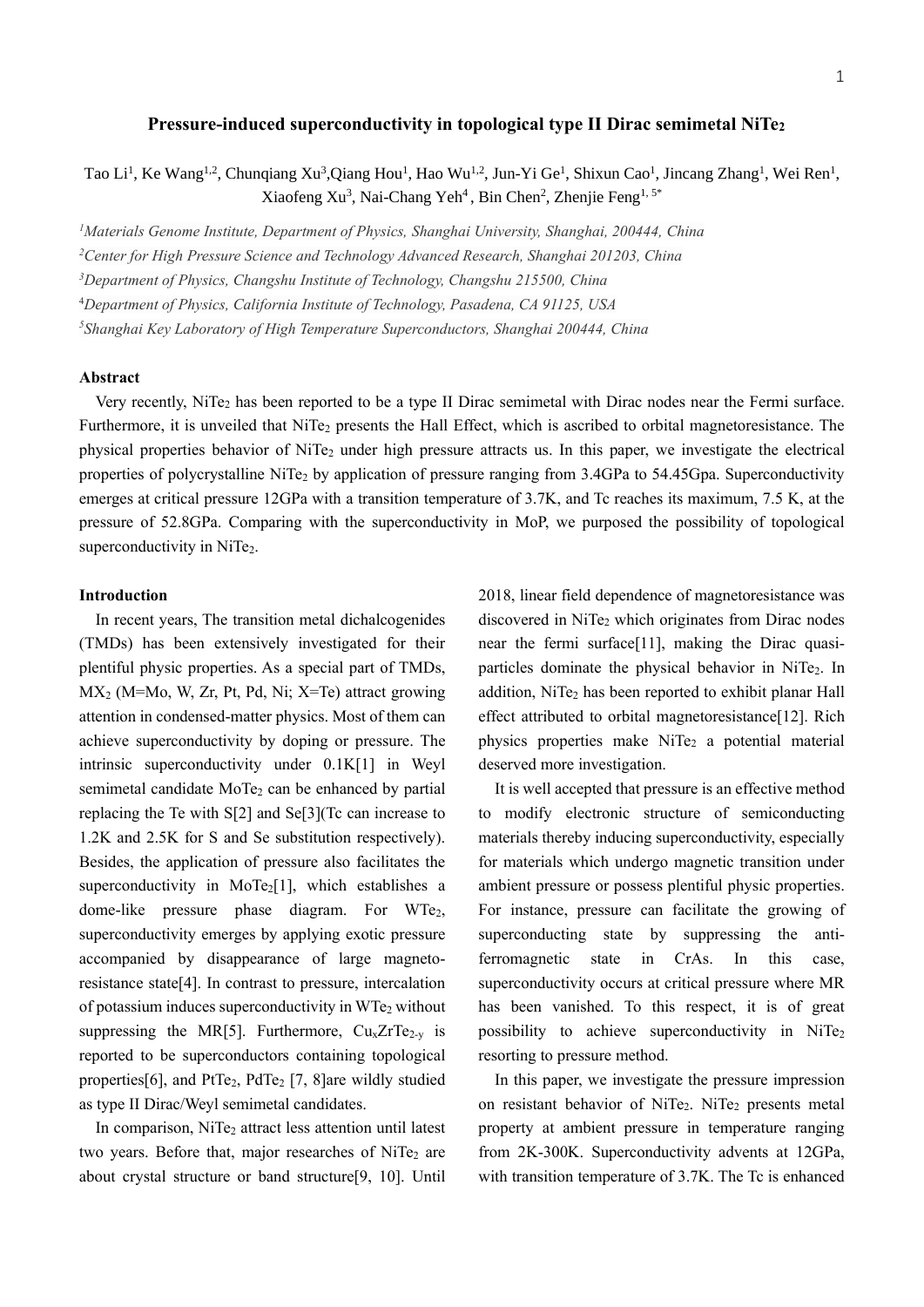by applying exotic pressure, which reaches to 7.5K at 52.8GPa. Further increasing pressure leads a slight dwindling of Tc. Comparing with the pressure-induced superconductivity in MoP[13], we purpose the possibility of topological superconductivity in NiTe2.

# **Sample preparation**

Polycrystalline sample of NiTe<sub>2</sub> was synthesized by solid-state reaction method. Pure elements Ni (99.99%), Te (99.99%) were weighted with molar ratio of 1:2 in Ar2-filled glove box. Then the starting material was grounded and pelletized into pellets before sealed into an evacuated silica tube. The tube containing precursor was placed in furnace heated at 750℃ for 48h followed by a second heat treatment in same condition after reground and pelletizing process. Eventually, the sample was quenched in cold water in order to gain a better crystallization of NiTe2. The obtained sample presents metallic gloss with monocrystal-like small size flakes forming inside.

# **Experimental details**

Power x-ray diffraction measurement under ambient pressure was carried out on Bruker D2 phaser with Cu  $\kappa_a$ radiation ( $\lambda$ =1.5418Å). The chemical composition was measured on scanning electron microscope SU5000 equipped with EDX. Diamond anvil cell (DAC) was employed to generate pressure on the power sample and pressure were determined by ruby power using ruby fluorescence method. Resistant measurement was performed on physics properties measurement system (PPMS 14) resorting four-probe method.

**Result and discussion**



Figure 1. The XRD pattern of polycrystalline NiTe<sub>2</sub>. Powder XRD pattern of NiTe<sub>2</sub> is shown in Figure 1(a).

Almost all the pattern peaks can be indexed by trigonal structure with *P-3m1* space group. The obtained lattice parameters a, b, c are 3.85986 Å, 3.85986 Å, 5.28187 Å, respectively, which are similar to ones reported in Ref[11]. We resort to Energy-dispersive x-ray spectroscopy to confirm the certain composition in NiTe<sub>2</sub> and the result was shown in Figure 1(b). The average molar ratio of Ni and Te element collected from 6 points of power sample is 38:62 roughly close to the stoichiometric composition 33:66.

Figure 2(a) shows the temperature dependence of resistance under various pressure at zero magnetic field. All the resistance data present almost linear diminishing with decreasing temperature at high temperature region regardless different applied pressure, taken as a characteristic of metallic behavior. Under lower pressure  $(\leq 18.1\text{GPa})$ , the resistance curve almost overlaps and an anomaly appears under 12.0GPa shown as a slight drop of resistance at low temperature nearly 3K, which is confirmed to be the signature of superconductivity by resistance data under magnetic field. Upon further increasing the pressure, the whole R-T curve at normal state is upshifted by a constant remaining the same temperature dependence picture, which is reminiscent of pressure studies on Weyl semimetal candidate MoP[13]. MoP is experimentally proved to contains Weyl points near the fermi surface analogous to Dirac points in NiTe<sub>2</sub> and the pressure-induced superconductivity in MoP offers a promising candidate of topological superconductivity supported by evidence from structure measurement under pressure and ab initio theoretical calculation.

Back to the case of NiTe<sub>2</sub>, at higher pressure region the phenomenon of resistance dropping in low temperature becomes much more prominent with increasing pressure. The amplitude of drop enhances and Tconset defined as the temperature point where resistance starts to drop simultaneously increases. At pressure of 52.8GPa, Tconset grows to its maximum of 7.5K. We did second run of electric resistance measurement at two selected pressure point of 3.4GPa and 54.45GPa and the data is shown in Figure 2(b). The resistance presents no anomaly at low temperature region under 3.4GPa while in 54.45GPa the dropping feature is enhanced with only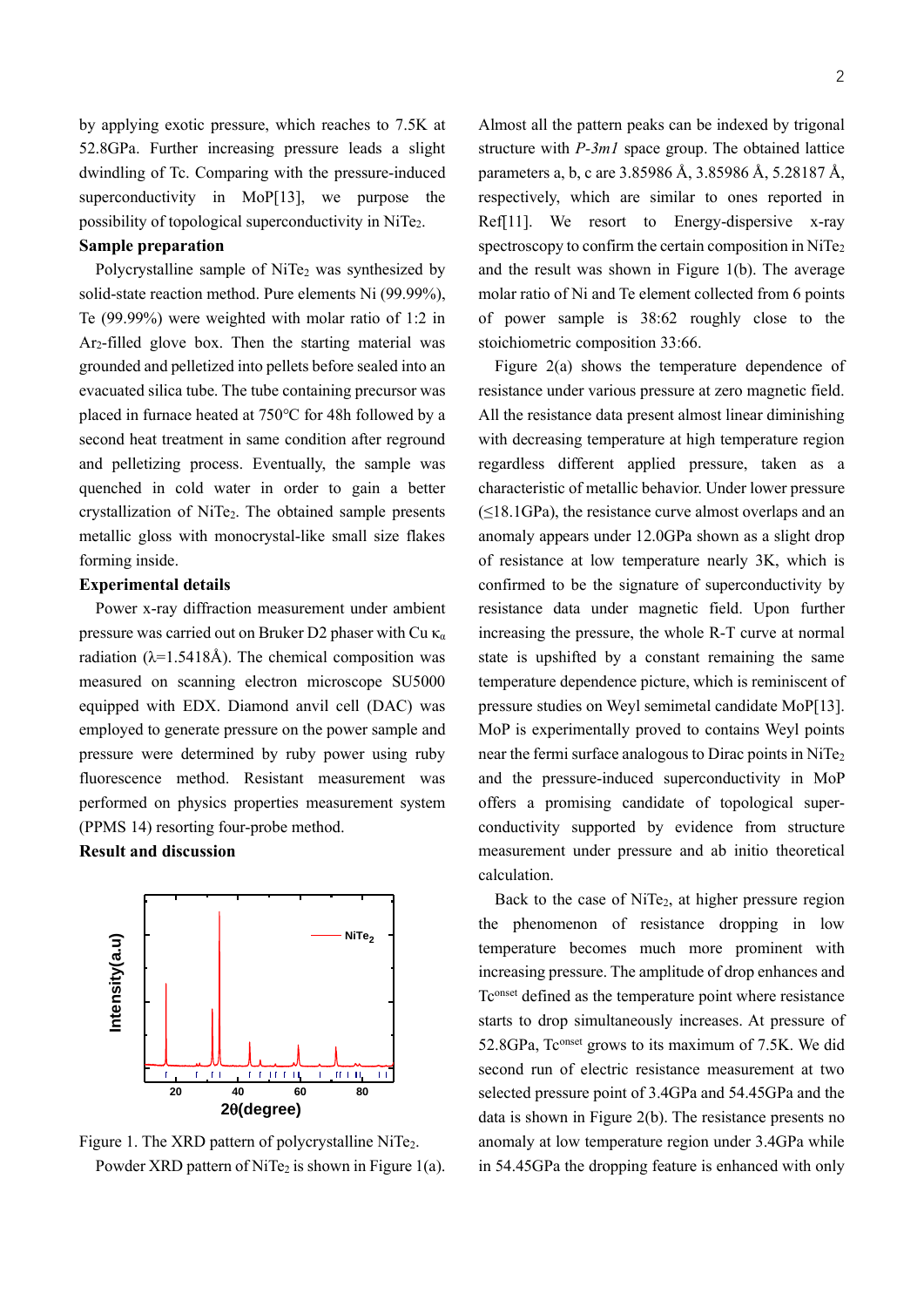slightly shrinking of Tc comparing to 52.8GPa. Within this tendency, it is of considerable possibility to realize zero-electrical resistance in NiTe<sub>2</sub> upon higher pressure. It is worth noted that no anomaly has been discovered in normal state region under 3.4GPa and 54.45 GPa in agreement with date from run 1. Figure 2(c) shows the resistance date under different pressure at certain temperature extracted from date in Figure 2(a). The pressure dependence of resistance exhibits similar behavior at selected temperature points. The resistance is insensitive to pressure at low pressure region then raises monotonically by increasing pressure. At lower temperature, the resistance value at 18.07GPa shifts upward continuously thereby making the pressure independent character of resistance at low pressure less notable eventually resulting in a much more smooth R-P



Figure 2. (a) Temperature dependence of resistance from 2K to 150K under various pressures for run 1. (b) The resistance data at 3.4 GPa and 54.45 GPa of run 2. (c) The Resistance vs pressure at fixed temperature. (d) The exponent n obtained by fitting the resistant data to  $R = R_0 + AT^n$  from 10K to 70K.

curve of 50K. The data of lower temperature will render the insight of actual properties in material. From the R-P curve at 50K, the anomaly at high temperature is almost ruled out indicating absent of structure transition. Interestingly, the MoP exhibits similar pressure dependence of resistance in the normal state. In contrast, for many other topologic materials, the pressure-induced superconductivity is often concomitant with structure transition manifested as an anomaly in normal state R-P curve, which will break the crystal symmetry leading to the disappearance of the topologic feature[14-16]. The absence of anomaly in pressure dependence of normal state resistance simply denies the existence of structure transition, ensuring the possibility for topological nature of pressure-induced superconductivity in NiTe2. In many previous works of pressure-induced superconductivity, the temperature dependence of normal state resistance near the superconducting transition often follows the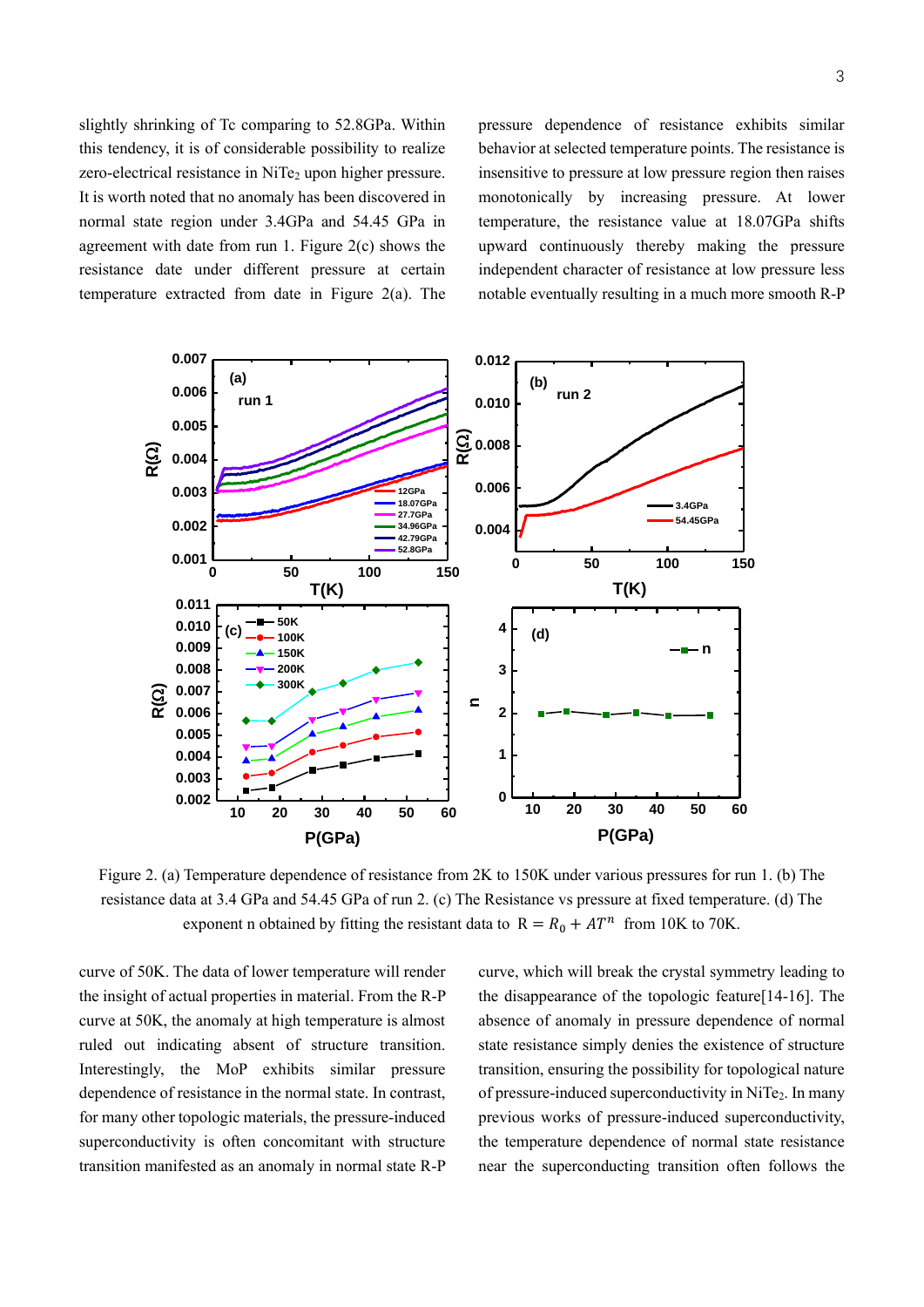relation formulated as  $\rho = \rho_0 + AT^n$ . The A is characteristic for different materials and n is exponent, playing an significant role to understanding the mechanism in pressure-induced superconductivity. In the pressure studies of CrAs[17] an TiSe<sub>2</sub>[18], the exponent n is reported to notably decreased in the pressure region where superconductivity occurs. In our case, the  $\rho$  is replaced by R and the equation changes to

be  $R = R_0 + AT^n$ . We derive the exponent n by fitting the resistance date from Figure  $2(a)$  in temperature region from 10K to 70K and the result is shown in Figure 2(d). The n hovers around the value~2.0 under distinct pressure, regarded as a signature of Fermi liquid metals. The pressure-independent n indicates that electronelectron interaction is almost unchanged upon pressure.



Figure 3 (a) Temperature dependence of resistance under distinct magnetic field for 54.45GPa at low temperature region. (b) The resistance data under field for 25.14GPa. (c) The Hc2 vs T plot at 54.45GPa. (d) The magnetoresistance behavior under pressure of 54.45GPa.

We further measured the electrical resistance of NiTe<sub>2</sub> under magnetic field to confirm the existence of superconductivity. Figure 3(a) shows the resistance behavior at 54.45GPa under various field. With enlarging the applied field, the phenomenon of resistant dropping is gradually suppressed and consequently vanishes at 3000 Oe accompanied by decreasing of Tconset, verifying the anomaly is originated from superconductivity transition. We repeated the same procedure at pressure of 25.14GPa, deriving the identical result, which further confirm the truth. In Figure (c), the upper critical field  $(He<sub>2</sub>)$  of NiTe<sub>2</sub> exhibits a positive curvature deviating from the Werthamer-Helfand-Hohenberg theory based on the single-band model. This deviation is reminiscent of the case for  $MgB_2$ ,  $NbSe_2[19]$ and  $Cu<sub>x</sub>ZrTe<sub>2-y</sub>[6]$ , taken as a signature of multiband behavior. It should be mentioned that Hall resistivity studies at ambient pressure demonstrates the multiband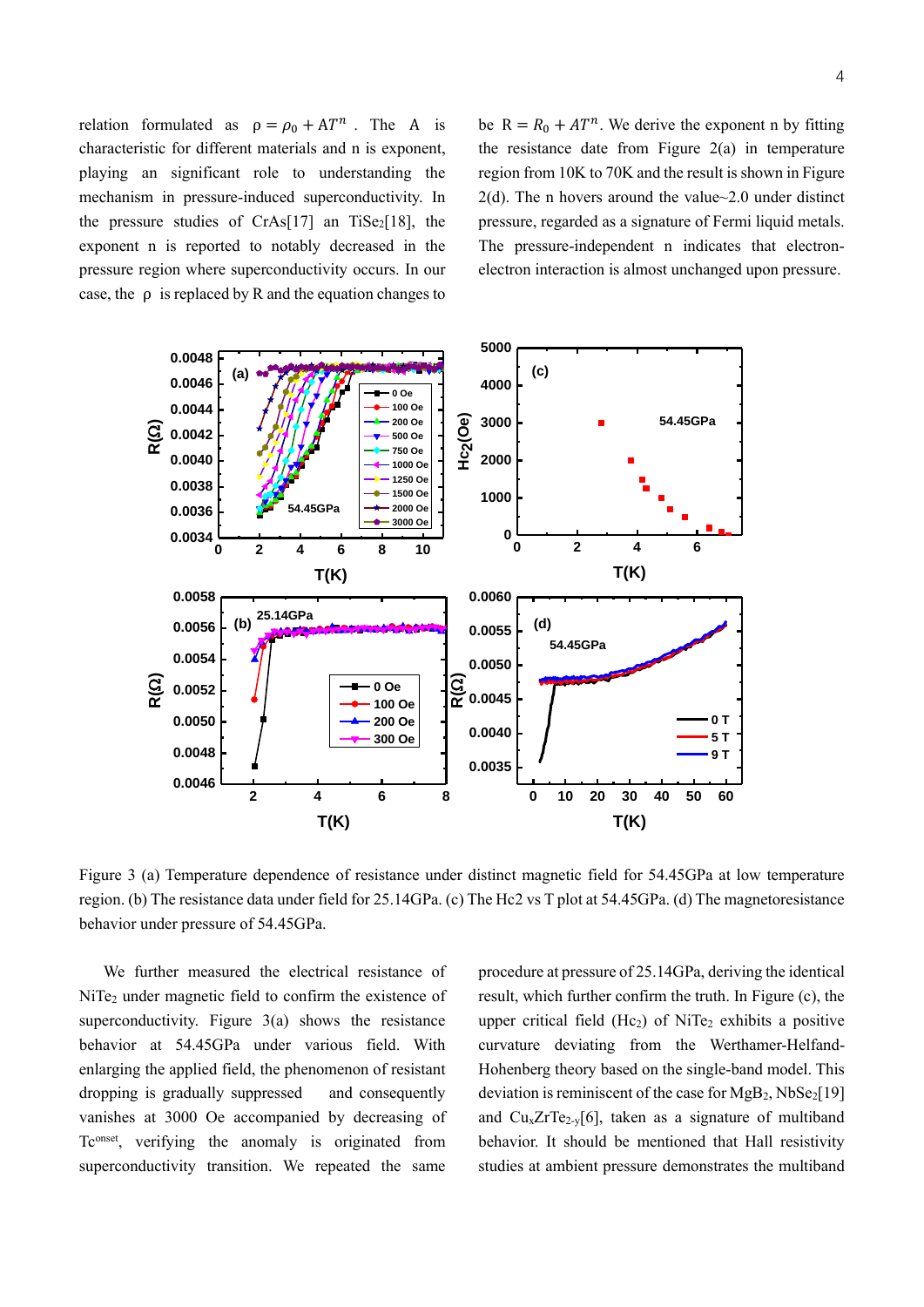electrical transport channels in NiTe<sub>2</sub>, which is consistent with theoretical calculation. The pressureinduced superconductivity remains multiband feature even under such high pressure of 54.45GPa. As shown in Figure 3(c), our experiment curve of  $He<sub>2</sub>(T)$  can be well fitted by relation equation  $H_{c2}(T) = H_{c2}(1 T/T_c)^{1+\alpha}$ .

NiTe<sup>2</sup> was reported to exhibit linear magnetoresistance, which can reach as high as 1250% at 2K and 9T. In order to investigate the pressure influence on MR, we preformed high field resistance measurement for 54.45GPa. As shown in Figure 3(d), the resistance almost persists unchanged under 0T, 5T, and 9T, confirming the absence of magnetoresistance. We also carried out same measurement at 3.4GPa rendering the similar result, which was not shown here. In this consideration, the MR will be completely suppressed by small pressure as high as 3.4GPa. But it is of possibility that the single crystal sample of  $NiTe<sub>2</sub>$  behaves differently under pressure. Therefore, further pressure investigation on single crystal is required to obtain clear detail about the impact of pressure on MR. Finally, we gain the superconducting temperature-pressure phase diagram as shown in Figure 4. The superconducting transition occurs at 12.0 GPa with  $Tc^{onset} \sim 3.5$  K. The Tconset is enhanced monotonously by increasing the applied pressure and reaches 7.5 K at 52.8GPa eventually slightly decreases to 7.1 K at 54.45 GPa. It should be note that the phase diagram is very similar to that of MoP.



Figure 4. The pressure-superconductivity phase diagram of NiTe<sub>2</sub>.

**Conclusion**

We investigate the pressure effect on electrical properties of polycrystalline NiTe<sub>2</sub> and realize superconductivity starting from 12GPa with Tc of 3.7K. Tc grows with enlarging the pressure and eventually reached its maximum value of 7.5K at 52.8GPa. We observe no anomaly in the pressure dependence of normal state resistance(at 50K), indicating the absence of structure transition under pressure. This ensures the possibility of topological nature of superconductivity in NiTe2. Besides, the pressure-induced superconductivity maintains multiband feature similar to pure  $NiTe<sub>2</sub>$  under ambient pressure suggested by the  $He<sub>2</sub>-T$  data.

High field studies demonstrate that MR state of polycrystalline sample can be smeared out by application of pressure about 3GPa, which maybe differs in single crystalline one. Strikingly, there are so much common feature between the NiTe<sub>2</sub> and MoP. They also contain the Dirac or Weyl nodes near the fermi surface, can present superconductivity under pressure and follow the similar resistance behavior upon pressure. The pressure-induced SC in NiTe<sub>2</sub> and MoP also exhibit multiband feature and Tc-pressure phase diagram renders in the similar shape. Finally, we claim that we discovered the pressure-induced superconductivity in NiTe<sub>2</sub>. This work enriches the Ni-based superconductor family and this similarity with pressure-induced superconductivity in MoP providing more experimental evidence for further researches on topologic quantum materials which the Dirac or Weyl nodes is closed to the fermi surface.

## **Acknowledgement:**

This work at the Shanghai University (SHU) is jointly supported by the Ministry of Science and Technology of the People's Republic of China No. 2016YFB0700201, National Natural Science Foundation of China (11774217, 10904088), Shanghai Pujiang Program (13PJD015), and Science and Technology commission of Shanghai Municipality (13ZR1415200). N.-C. Yeh acknowledges the hospitality and sponsorship of her visit to the SHU under the Overseas Expert Recruitment Program at SHU.

**\* [fengzhenjie@shu.edu.cn](mailto:fengzhenjie@shu.edu.cn)**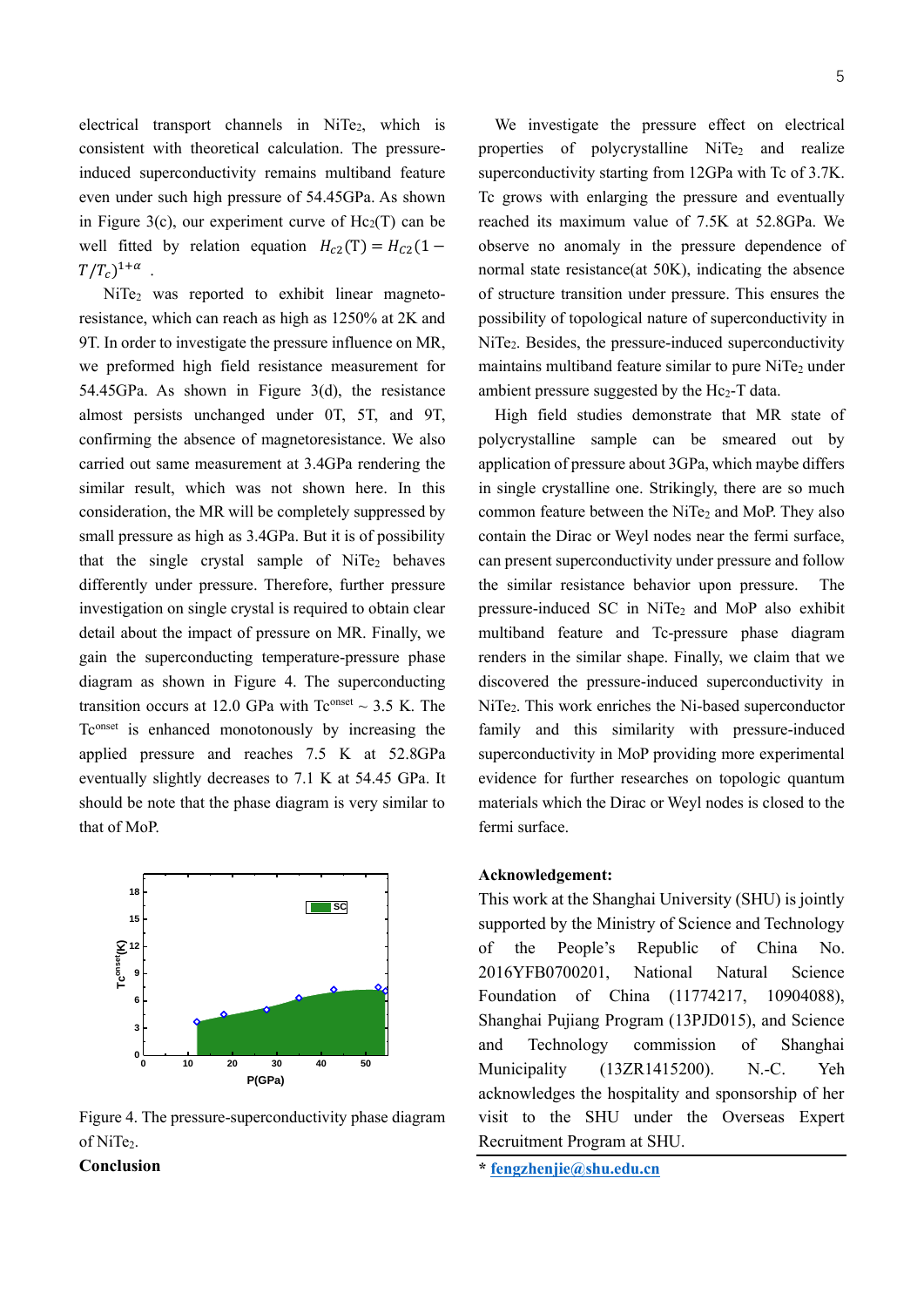**Statement: The manuscript is currently quite rough. The first version of the manuscript about the observation of superconductivity in powder sample under high pressure was finished in 29th June, 2019. Bin Chen provided the high pressure technology. Nai-chang Yeh provided meaningful discussion and suggest to redo experiments on single crystal samples. After that, we tried to redo the experiments and confirm its topological superconductivity in single crystal NiTe2 samples. We have obtained the single crystal samples from Xiaofeng Xu and the measurement is in progress. On 12th November, Feipeng Zheng** *et al***, released their calculation**  **results of NiTe<sup>2</sup> on arXiv (1911.04668v1). Their results show that "monolayer NiTe2 to be an intrinsic superconductor with a Tc** ∼**5.7 K, although the bulk crystal is not known to superconduct". Therefore, we decide to release our research results on arXiv immediately. The manuscript will be updated with new data from NiTe<sup>2</sup> single crystals, and the** *ab initio* **calculations by Prof Wei Ren ASAP. The authorship list will also be updated according to the new contribution to the manuscript.** 

#### **2019.12.22.New Results:**

**We have finished the resistance and Hall measurements. The results are shown in the following figures. We found two superconductivity transition under pressure. The detailed analysis will be published soon.** 

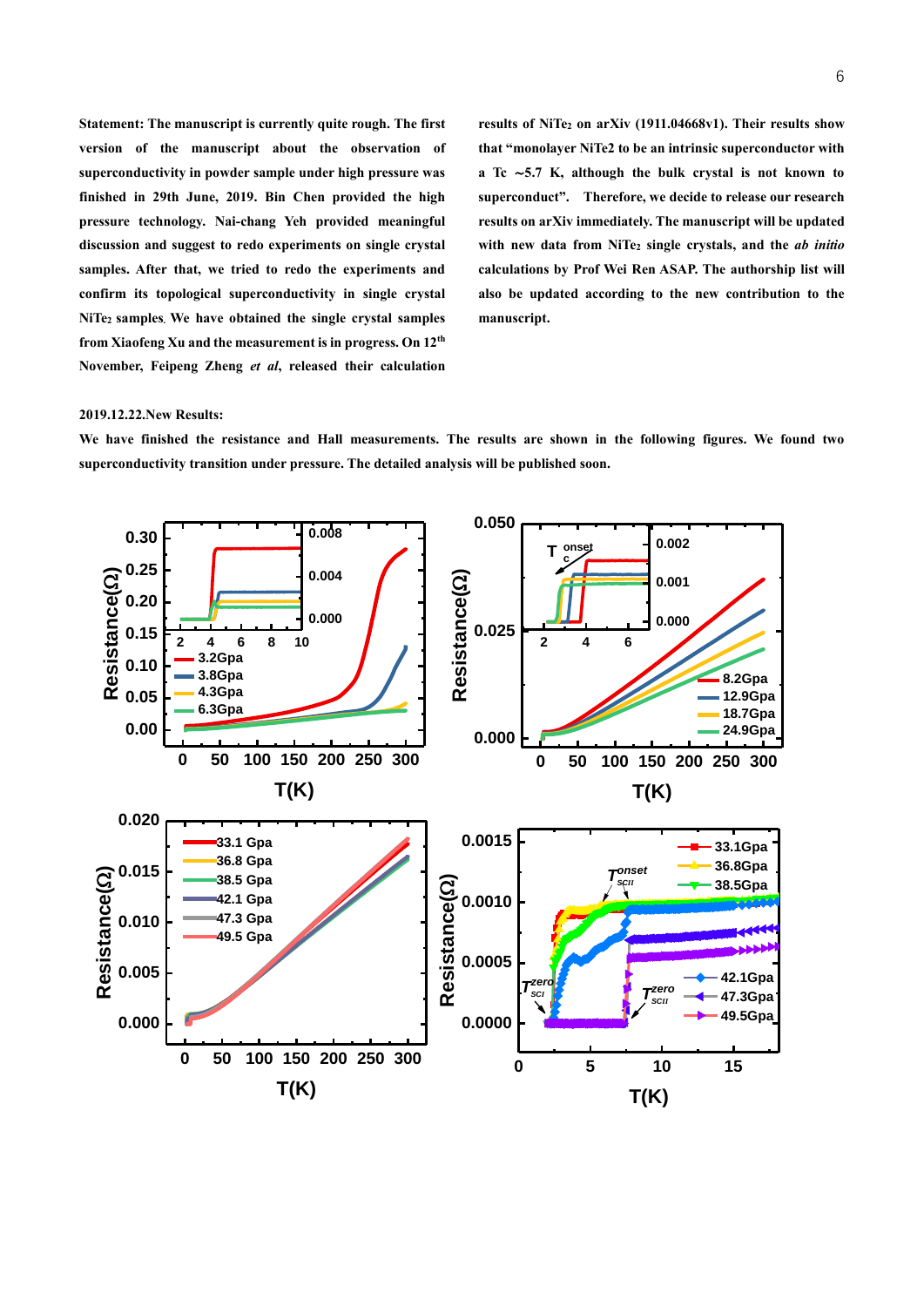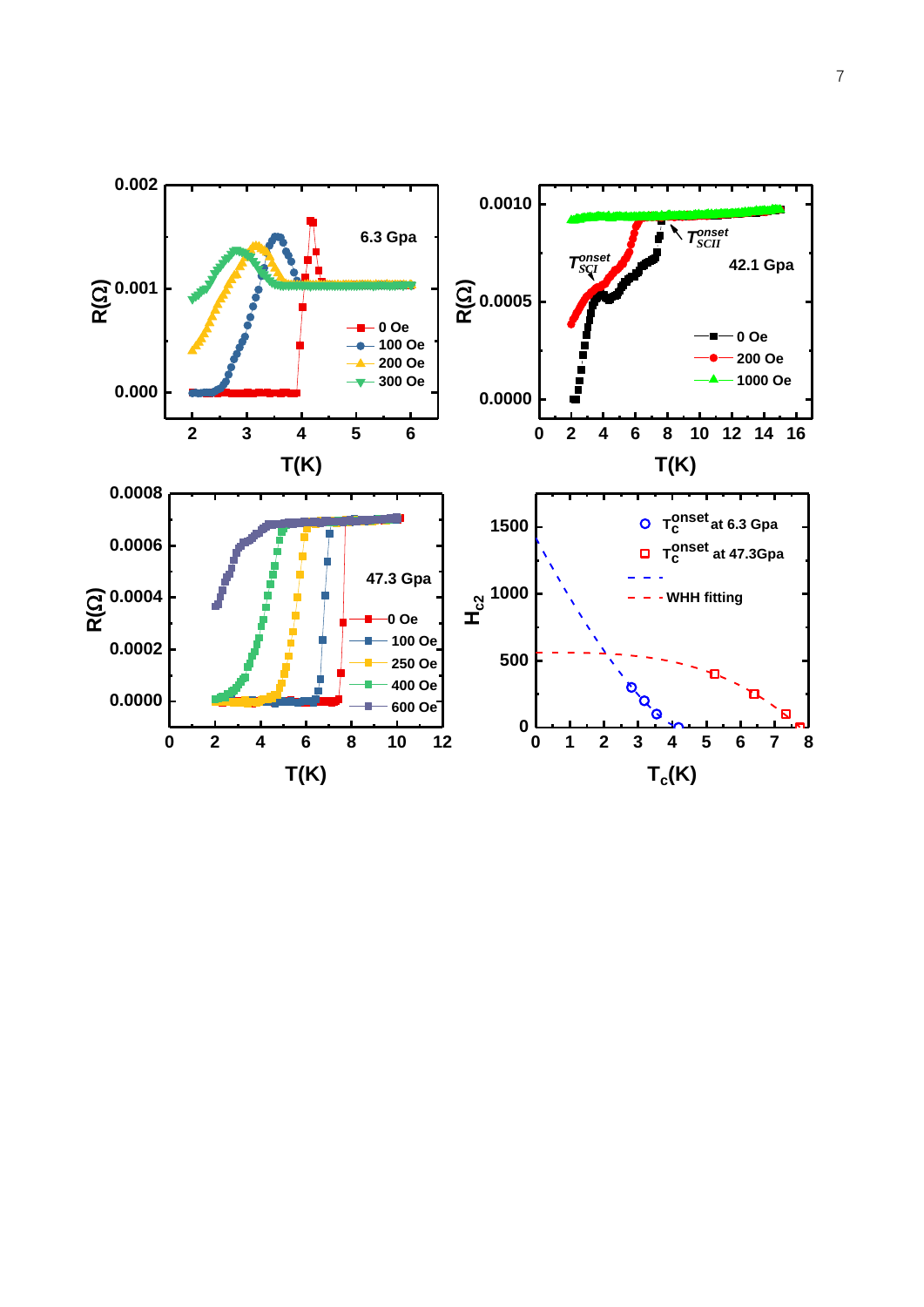